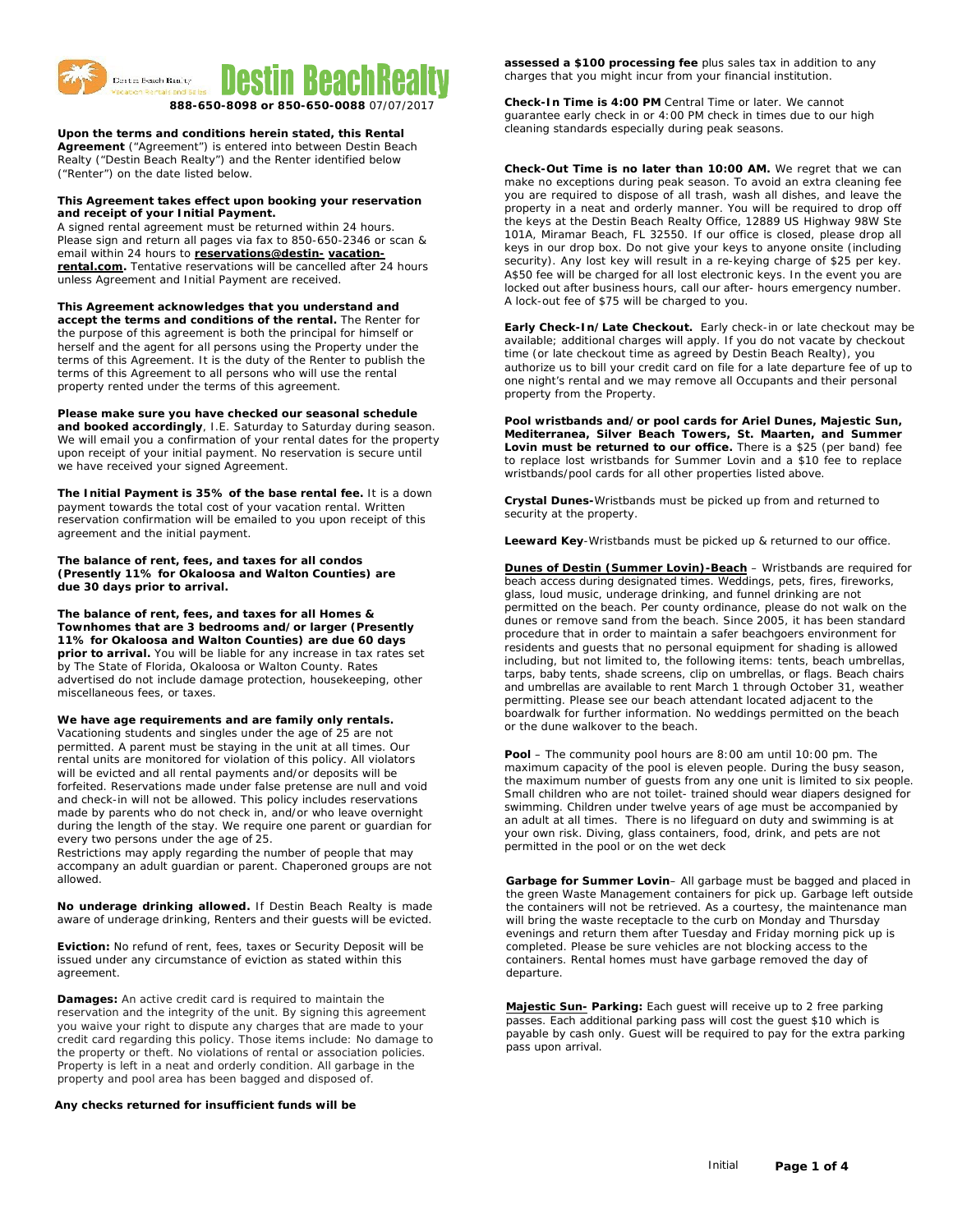**Emerald Shores wristbands for Summer Retreat & Sequoya Sun**- Children 12 years of age and younger are not required to wear an armband. Guests will have to provide a lease agreement or an email confirmation of a lease to present to the Security Attendant with a valid ID or photo of lease and ID taken with your smartphone.

1. The Armband Policy will be in effect for specific date ranges and is subject to change based on need. Please see attached Arm Band Policy 2. A Security Attendant will be placed at the pavilion from the hours of 10:00am to 4:00pm, 7 days a week, during the effective dates. In the case of bad weather, the attendant will be inside the Leeward Key Lobby area.

3. Guests are to check-in with the attendant to obtain their armbands for the week. Guests should wear their bands while at the pool areas, on the pavilion and at the beach.

4. A non-refundable payment of \$20 will be collected from the guest at the time the set of bands are [issued. This payment](http://www.destin-vacation-rental.com./) is Cash Only. You must return bands to the attendant, there are no exceptions.

5. The attendant is responsible for keeping a log of check- out / check-in of bands.

6. Please remember to return you bands by 4:00pm the day prior to your departure.

**Emerald Shores Trash**-**Sequoya Sun & Summer Retreat** All trash should be placed in plastic trash bags, securely tied and placed in the outdoor trash receptacles provided. The property's maintenance staff will provide trash pick-up several times during the week.

**Emerald Shores Parking for Summer Retreat & Sequoya Sun-**Parking is allowed in driveways only. Each home has 2 parking spaces. Overflow parking is located at the two swimming pools as well as the tennis courts. Please do not block driveways or park in the Culde- sacs. Parking on the grass is strictly prohibited.

**No compensation will be given for temporary outages of electricity, gas, water, internet, cable, satellite, or telephone**  services or appliances. Upon notification to our office, outages will be reported immediately and every effort will be made to have services restored as soon as possible. Utilities are completely out of our control.

**TRAVEL PROTECTION INSURANCE:** Destin Beach Realty has partnered with Red Sky Travel Insurance to provide Sun Trip Preserver® coverage for our guests. Sun Trip Preserver® provides cancellation and interruption services as well as emergency assistance and travel services. Protect yourself in the event of hurricane evacuations and family emergencies such as illness or death in the family. The travel insurance is optional and the cost is 6.95% of your total reservation stay. To learn more about Sun Trip Preserver® or to file a claim, please visi[t http://trippreserver.com/sun-trip.html](http://trippreserver.com/sun-trip.html) and 866-889-7409.

**Cancellation fees: Homes/Townhomes 3 bedroom or larger:** If the cancellation occurs more than 90 days prior to the check in date, a \$100 fee will be deducted from the initial payment. If the cancellation occurs 61 to 90 days prior to the check in date, the initial payment will be retained. If the cancellation occurs within 60 days prior to arrival, the full rental amount will be retained.

**Cancellation fees: Condos:** If the cancellation occurs more than 61 days prior to the check in date, a \$100 fee will be deducted from the initial payment. If the cancellation occurs 31 to 60 days prior to the check in date, the initial payment will be retained. If the cancellation occurs within 30 days prior to arrival, the full rental amount will be retained

**Reservations made in advance are not guaranteed.** When you book your reservation, the unit of your choice will be assigned but cannot be guaranteed. We reserve the right to change the unit assignment. Destin Beach Realty will not cancel your reservation or make an assignment change unless there are circumstances beyond our control, such as fire or other casualty.

**Substitution of Property***.* On rare occasions, due to ownership changes, properties being removed from rental use, or a need for extensive repairs or maintenance, the Property may not be available for rental on the dates of your reservation. In this unlikely event, Destin Beach Realty reserves the right to substitute a comparable property. If comparable accommodations are not available, you will have the option of (1) selecting from other available properties (in which case you are responsible for, or will receive the benefit of, any difference in cost) or (2) receiving a complete refund of your reservation payment. In the event of a substitution of rental properties, all Terms in this Agreement, plus any Unit-Specific Terms specific to the substituted property, shall apply to your stay in the substituted property.

your stay. While we apologize for any inconvenience this may cause, Destin Beach Realty has no control over construction projects, nor can we guarantee views with exception of gulf front properties. No refunds or discounts will be made in the event of construction noise or problems.

# **Red Awning, Booking.com, Flipkey, Tripadvisor,**

**BookingPal.com and Airbnb guest:** Guest booking through these sites will be required to provide a valid driver's license & credit card upon arrival.

**The beach flag warning system is there for your safety.** NO SWIMMING WHEN RED FLAGS ARE PRESENT.

**Beach Tents-**Some properties do not allow you to bring your own beach tents and or umbrellas. Inquire before your arrival.

### *CAUTION:* **Leaving slider doors and front doors open simultaneously will cause suction forcing the door to slam shut.**

**Renter that submits the Rental Terms and Conditions** (all pages) is responsible for collection and payment of all money due for this rental and enforcement or communication of Rental Agreement to all within their party including any fines levied by Home Owners Associations or local authorities. Destin Beach Realty will accept funds from multiple individuals (Maximum (3) three credit cards/transactions per rental), but will hold the individual that books the reservation and pays the initial payment responsible for all funds due to meet payment in full if for some reason an individual in their party disputes a payment. All fines levied should be paid directly to local authorities. However, if the fine is not paid and is levied against Destin Beach Realty or the property owner, you will be charged for the fine plus a \$50 processing fee plus sales taxes.

**All rentals will be charged a Manager Fee plus sales tax.** Manager Fee rates vary depending upon the property and are listed on our website. The Manager Fee includes the one time cleaning fee.

**Weddings, receptions, or large unauthorized events that exceed the number that a property sleeps** are not allowed on properties owned or managed by Destin Beach Realty Renters and their guest will be evicted if these rules are not followed.

**Maximum occupancy not to exceed the maximum occupancy advertised** on the web page of each individual property. You will be asked to scale back your group or be evicted at the sole discretion of Destin Beach Realty.

**We reserve the right to refuse admittance and/or discontinue occupancy** if such action is in the best interest of protecting the owner's investment.

**Pet friendly properties:** Renter must have prior approval, sign pet agreement and pay a non-refundable pet fee of \$250 plus tax. Not all properties allow pets. If you do not abide by these rules, you will be evicted. We cannot guarantee that pets have not been in properties. Destin Beach Realty is not liable for nor will provide refunds to anyone who has reactions from pet allergies.

**Smoking** is strictly forbidden inside the rental properties. Evidence of smoking is strictly rereaded. These the relief properties entering field smoking inside property will result in additional cleaning fees and will be charged against the credit card on file. **Majestic Sun** allows smoking in designated areas only. Smoking on patios at Majestic Sun is strictly prohibited and will result in eviction and a fine.

**Condominium Balconies** – Do not hang or display any items from the balcony or railings. Dropping or throwing items from a balcony or breezeway can result in serious injury or death and thus is a felony charge in the State of Florida. Individuals throwing items from a balcony or breezeway will have their rental contract voided and the entire party will be evicted from their unit.

**Condominiums**- In order to be in compliance with the State of Florida and local fire codes, the breezeways/walkways must be kept clear of all objects. Please do not leave any items on the walkways outside of your unit. All items left on the walkways will be disposed of.

PARKING: Park in designated areas only. Parking on the street or grass is not permitted. Parking on the grass will damage sprinkler systems and will result in additional charges to your credit card. Several properties requiring parking permits that will be issued at the time of check-in.

**Initial** Page 2 of 4

**Destin Beach Realty cannot guarantee completion dates** for homes and/or pools under construction. Occasionally Renters may experience construction/re- modeling in the neighborhood during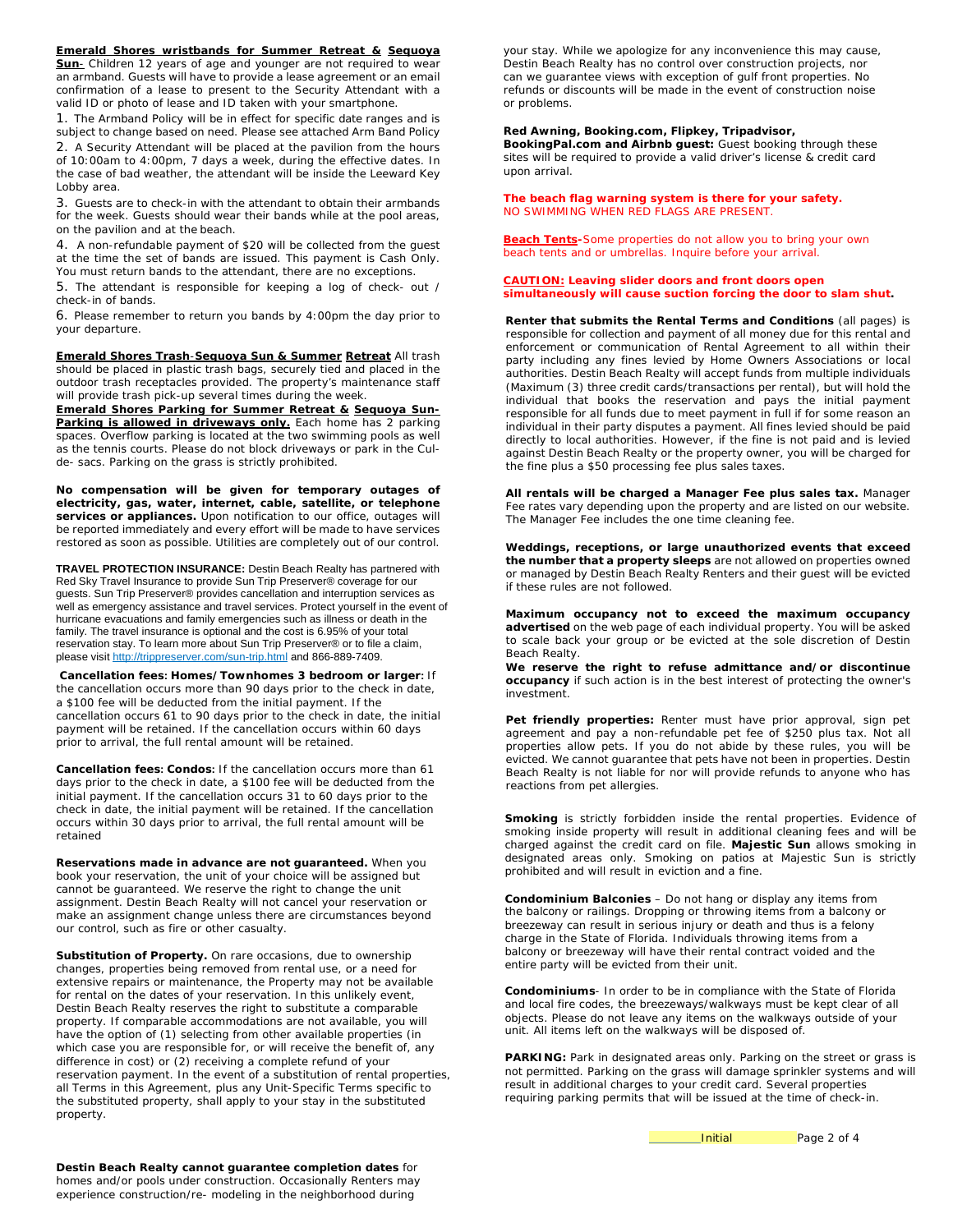**Boats, Trailers, RV's, and Motorcycles**-Most of our rental properties prohibit or restrict on-site parking for recreational vehicles, boats, boat trailers, etc. due to the property's Home Owner's Association and size. Due to noise restrictions in some neighborhoods, motorcycles may be prohibited. Violators will be towed. The owner of the vehicle will be responsible for towing fees. Please inquire prior to check-in for parking restrictions.

.**Limitation of Liability.** TO THE MAXIMUM EXTENT PERMITTED BY LAW, IN NO CASE SHALL DESTIN BEACH REALTY, ITS AFFILIATES, OFFICERS, DIRECTORS, EMPLOYEES, AGENTS, OR OWNERS, BE LIABLE FOR ANY INDIRECT, INCIDENTAL, CONSEQUENTIAL, SPECIAL, OR EXEMPLARY DAMAGES, OR FOR ANY DAMAGES FOR DEATH, PERSONAL OR BODILY INJURY, EMOTIONAL DISTRESS, OR DAMAGE TO PROPERTY, ARISING OUT OF OR IN CONNECTION WITH YOUR STAY AT THE PROPERTY. THIS LIMITATION APPLIES TO ALL CLAIMS FOR DAMAGES WHETHER BASED ON A THEORY OF WARRANTY, CONTRACT, TORT (INCLUDING ORDINARY NEGLIGENCE), STRICT LIABILITY, OR OTHERWISE, EVEN IF DESTIN BEACH REALTY HAS BEEN ADVISED OF THE POSSIBILITY OF SUCH DAMAGE AND EVEN IF THE LIMITED REMEDY SET FORTH HEREIN IS FOUND TO HAVE FAILED OF ITS ESSENTIAL PURPOSE.

**Indemnification and Insurance**: Renter agrees to indemnify and hold harmless Destin Beach Realty and Owner against all loss, damage, expense, monetary loss and penalty resulting from your actions or omissions, and the actions or omissions of other Occupants/visitors, during your stay. Renter is encouraged to secure the appropriate travelers or vacation insurance and/or renter's insurance.

**Responsible Renter.** As the responsible renter, you agree to be an occupant of the Property for the entire duration of the rental. All other occupants will be family members, friends, other responsible adults over 21, or accompanied by a parent or legal guardian. You agree to be solely responsible for your actions and the actions of all family members, guests, and invitees (collectively, "**Occupants**") present at the Property at any time during your stay, and to ensure that all Occupants understand and comply with the Terms.

**Bunk beds may be a hazard.** No child under the age of five (5) should be permitted to sleep on the top bunk of a bunk bed. Bunk beds are designed for children only.

**Appliances, TV's, A/C's, Pool Heaters, Elevators, etc. are not guaranteed.** Repairs will be scheduled upon notification of failure. No refund or discounts will be made upon failure.

**Maintenance or Housekeeping Issues; Property Conditions.** The Property is provided as is, and we are not responsible for the inoperability or unavailability of any amenities. You agree to contact us as soon as you notice any maintenance or housekeeping problem, or any potentially hazardous condition, at the Property, or if any incident occurs at the Property that is related to such a problem or condition. We will take reasonable and appropriate steps to remedy any reported problem as soon as practicable. We may enter the Property at your invitation to remedy any problem you report, at reasonable times and with reasonable notice to inspect, maintain, or repair the Property, and to address any situation that we reasonably deem an emergency that threatens persons or property. You acknowledge that if the Property has access to amenities that are shared with other properties, such as a shared pool, hot tub, parking lot, or fitness center, that the availability and condition of those amenities is outside our control.

**We provide linens and towels for use within the units only.** All units are fully furnished w/linens and towels. We provide initial set-up for toilet tissue, dishwashing powder, paper towels and trash bags. Additional supplies must be purchased by guest. No linens may be taken from the property to be used at the beach or pool. Please bring your own beach and pool towels or blankets. Daily maid service is not provided however all rentals are equipped with/or have access to washers and dryers. Guest will be charged for any carpets and/or linens stained during stay. (Henna tattoos permanently stain linens as does makeup and washing with colored items.) Advise other members of your party of the same.

**Heated Pools are available at an additional fee plus sales tax.** Pools will be heated for an additional \$300/week or \$50/day. Sugar Sands pool heating fees are: \$350/week or \$60/day year round. Villa De Vino pool and spa heating is combined and cannot be separated, (\$300/week or \$60/day year round). No pool waters will be heated over 85 degrees at it burns off chemicals and creates an unhealthy environment. If it is discovered that someone in your party has turned on the pool heater, you will be charged for pool heating from the day of your arrival. Damage to pool heaters will result in a

minimum \$2,500 charge. We need 72 hours notice if you would like to heat the pool.

**Pool Cleaning-** Each swimming pool is cleaned prior to guest arriving. It is the guest responsibility to skim the pool during their stay.

**All children under the age of three (3) must wear swim diapers and rubber pants** when using swimming pool and/or spas/hot tubs. If evidence of feces is found in the water, the pool or spa/hot tub will have to be shut down for

72 hours for the appropriate treatment as required by The State of Florida regulations. No refund or discount on rent is warranted under these circumstances.

**Disclaimer & Release of Liability-** Renter acknowledge(s) that if the property being rented as noted below has an in-ground swimming pool or spa/hot tub, it may cause an inherent risk, including serious bodily injury or death to Renter, Renter's family, children, guests, invitees or licensees. In consideration of the use of the real property rented and its facilities the renter hereby accepts, as function of renter's superior possessory right during the rental period, the supervision, oversight and control of the pool and/or spa/hot tubs. Renter specifically agrees that no minor children shall swim or sit in the pool and/or spa/hot tub without continuous supervision. Minor children are defined herein as children under the age of 18 years of age. The Renter, Renter's family, children, guests, invitees or licensees shall use the pool only in a manner for which it is intended and shall not allow nor permit any activity which may risk injury or death in the use of said facilities. The Renter hereby assumes exclusive control and supervision of the use of the in-ground swimming pool, spa/hot tub, as well as all other portions of the rented premises during the rental period. In consideration of the use of the real property rented and its facilities, the undersigned Renter as agent and principal for all persons occupying or visiting the rental property during the rental term, acknowledges and agrees that the owners, or any of his/her agents, shall not be responsible for any supervision or control of the rental premises and shall not be liable for any loss, damage, injury, accident, delay or death which may be suffered by the Renter, Renter's family, children, guests, invitees, principals or licensees or any other person on rental property because of the rental agreement and it is expressly agreed that all use of rental property shall be undertaken by them at their own risk and the Owner or Owner's agent shall not be liable for any injuries, death, or any damage to any Renter, Renter's family, children, guests, invitees, principals or licensees or any other person on rental property because of the rental agreement or be subject to any claim demand, injury, or damages, whatsoever, including without limitation, those damages resulting from acts or active or passive negligence on the part of the rental property's owner(s), shareholders, officers, employees, or agents. Renter on his/her own behalf and on behalf of his/her personal representative, administrators, heirs, assigns and successors, does hereby expressly forever release and discharge the rental property, its owners, shareholders, officers, employees, agents, assigns, and successors from all such claims, demands, injuries, damages, actions, or causes of action. Renter on behalf of his/her principal(s) and their personal representative, administrators, heirs, assigns and successors, does hereby expressly forever release and discharge the rental property, its owners, shareholders, officers, employees, agents assigns, and successors from all such claims, demand, injuries, damages, actions or causes of action arising out of the use and/or occupancy of the rented property. Renter in his/her personal capacity and as agent for his/her principals releases and holds harmless the rental property's owner(s), employees, and agents harmless from, agrees to indemnify, and assumes all responsibility for, all claims, demands, injuries, deaths, damages, actions or causes of action, to persons or property, arising out of or connected with the use of the rental property that is the subject of this agreement. Renter in his/her own personal capacity and/or as agent for his/her principal(s) acknowledges that he/she has carefully read this paragraph and fully understands that this is a waiver, release of liability and indemnification agreement.

**Non-Waiver of Enforceability.** The failure of either party at any time to enforce any provisions of this Agreement shall not be deemed a waiver of any of the provisions of this Agreement at that time or thereafter and shall not prejudice each party's right to enforce provisions at any subsequent time**.** 

**Governing Law:** This agreement will be governed by the laws of Florida, without regard to conflicts of law principles.

Initial Page 3 of 4